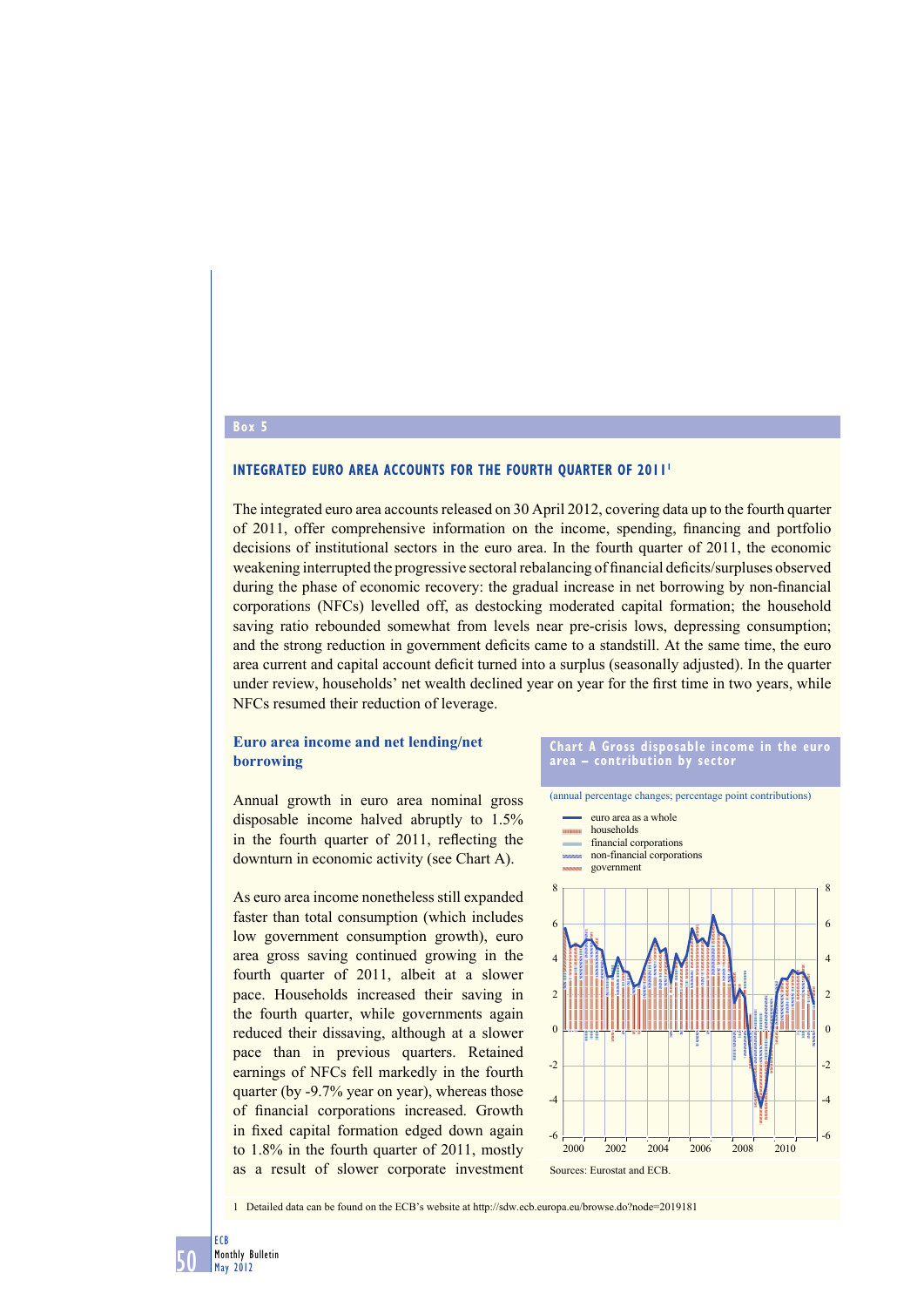## **ECONOMIC AND MONETARY DEVELOPMENTS**

Monetary and financial developments

(by both NFCs and financial corporations) and government investment continued to contract. In addition, the slowdown in restocking that has been observed since mid-2011 accelerated in the fourth quarter, turning into a mild destocking, with inventories contributing -0.4 percentage point to the annual growth rate of nominal GDP in the fourth quarter of 2011 after 0.2 percentage point in the third quarter.<sup>2</sup> As a result, gross capital formation abruptly decelerated and posted a slight annual decline in the fourth quarter (-0.2% year on year).

With growth in total saving stronger than that in total investment, the net lending/net borrowing of the euro area improved again, and switched to a surplus (while remaining in deficit at  $0.3\%$  of GDP on a four-quarter sum basis), reflecting a shift from a deficit to a surplus in the current account in the fourth quarter of 2011, on a seasonally adjusted basis. This development is largely due to improved



net trade. From a sectoral viewpoint, it mostly reflects increased net lending of households and a limited reduction in government deficit. NFCs stabilised their net lending, as a decrease in capital formation compensated for a decline in savings (see Chart B). On the financing side, cross-border transactions stalled, with a decline in interbank deposits and a sell-off by non-residents of debt securities issued by residents in the fourth quarter, in a context of returning investors' home bias.

## **Behaviour of institutional sectors**

*Households'* nominal income growth fell again (to 1.8% year on year) in the fourth quarter of 2011 owing to slower growth in the compensation of employees, in gross operating surplus and mixed income, as well as in net property income, despite a lesser fiscal drag (household income originating from income streams with government: net social transfers and tax payments). Given high commodity-driven inflation, household income declined significantly in real terms for the second successive quarter, to  $-0.6\%$  year on year (Chart C). Private consumption dropped even more, as households increased their savings, in reaction to renewed uncertainty, fiscal retrenchment, adverse employment prospects in some countries, falling stock markets and weaker house prices. As a result, their saving ratio, on a seasonally adjusted basis, rebounded somewhat to 13.7% (Chart D). Given subdued capital investment, households increased their net lending, which they used to repay debt, as the growth rate of household financing continued to edge down. Financial asset accumulation slowed further, with portfolio shifts away from intermediated products (deposits, insurance technical reserves) and equity, in favour of debt securities notably issued by financial institutions in some countries under stress. Household net wealth fell year on year, for the first time in two years,

2 See the box entitled "Stockbuilding – theoretical considerations and recent developments" in this issue of the Monthly Bulletin.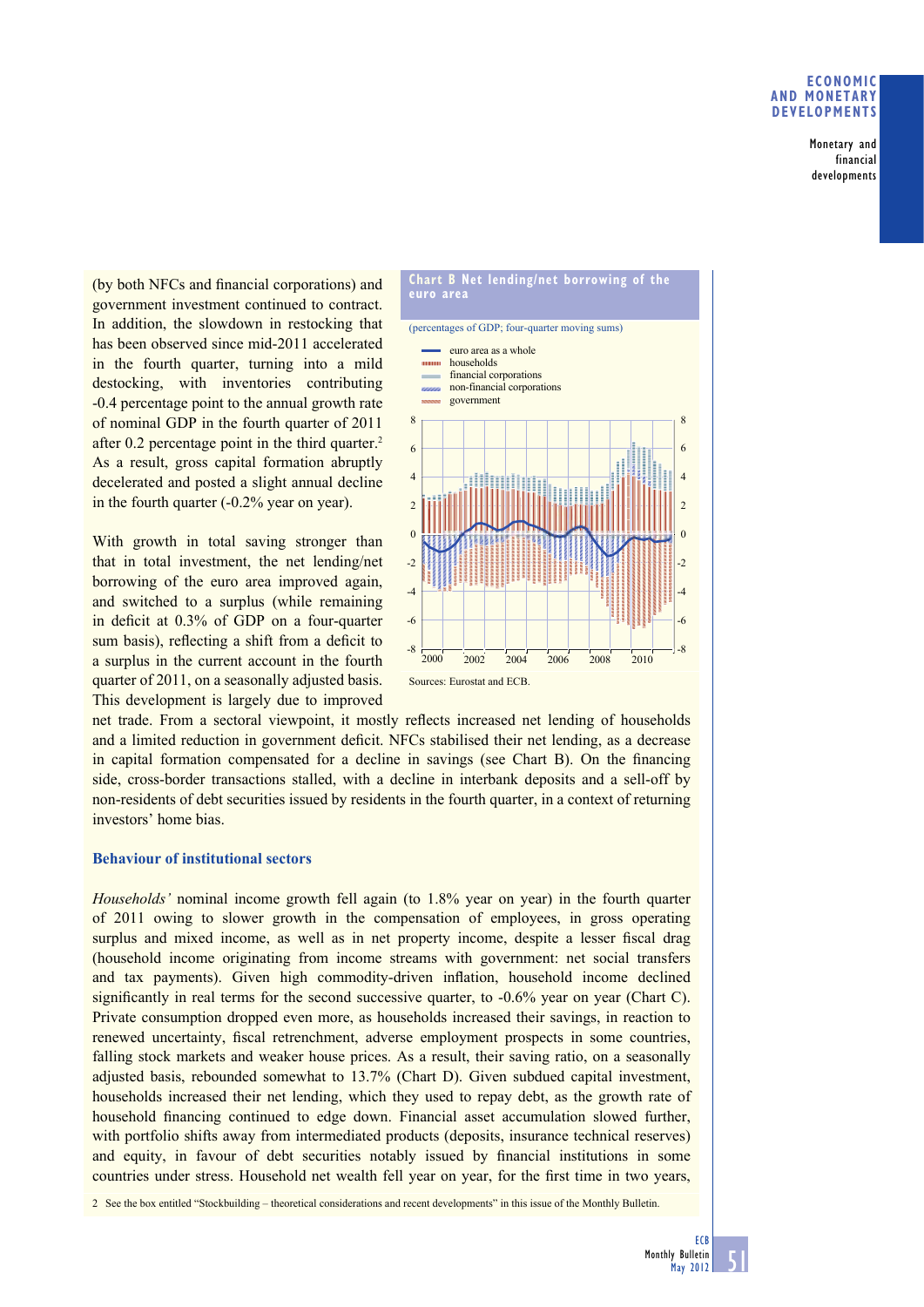

as holding losses on assets exceeded net saving, while the leverage ratio (i.e. debt-to-assets ratio) of households remained at record levels (14.5%).

The gross operating surplus of *NFCs* slowed again markedly in the fourth quarter of 2011, to a standstill on an annual basis, as value added decelerated more abruptly than wages. With NFCs also stepping up net dividends paid and with higher corporate taxes, their savings (i.e. retained earnings) fell markedly from high levels, by 9.7% year on year. However, NFCs' net borrowing remained broadly stable in recent quarters, as capital expenditure slowed markedly too, on the back of slower fixed capital formation growth and a significant switch from restocking to destocking (Chart E). Consolidated NFC financing remained resilient, with market funding again compensating for weakness in bank loans, particularly short-term loans, in a context of destocking. NFCs continued to add to their ample liquidity buffers (at  $\epsilon$ 2.7 trillion). At the same time, intra-sector lending (trade credits and loans granted by other NFCs, together constituting 40% of NFC unconsolidated debt) accelerated, once again providing a buffer to re-emerging bank financing constraints (Chart F). The gradual reduction in NFC leverage observed since mid-2009 resumed in the fourth quarter, after a brief interruption.

In the fourth quarter of 2011, the fairly rapid reduction in *government* deficits, seasonally adjusted, observed since the first quarter of 2010, came to a standstill (although, on a four-quarter sum basis, it still fell to  $4.1\%$  of GDP in the fourth quarter, from  $4.6\%$  in the third quarter and a peak of  $6.7\%$  in the first quarter of 2010). This was mostly due to slowing government revenue (VAT, direct taxes on households and on financial corporations) reflecting the impact of automatic stabilisers in a weakening economy. Year-on-year growth in total expenditure remained subdued at close to 1% (in nominal terms, excluding capital transfers), reflecting the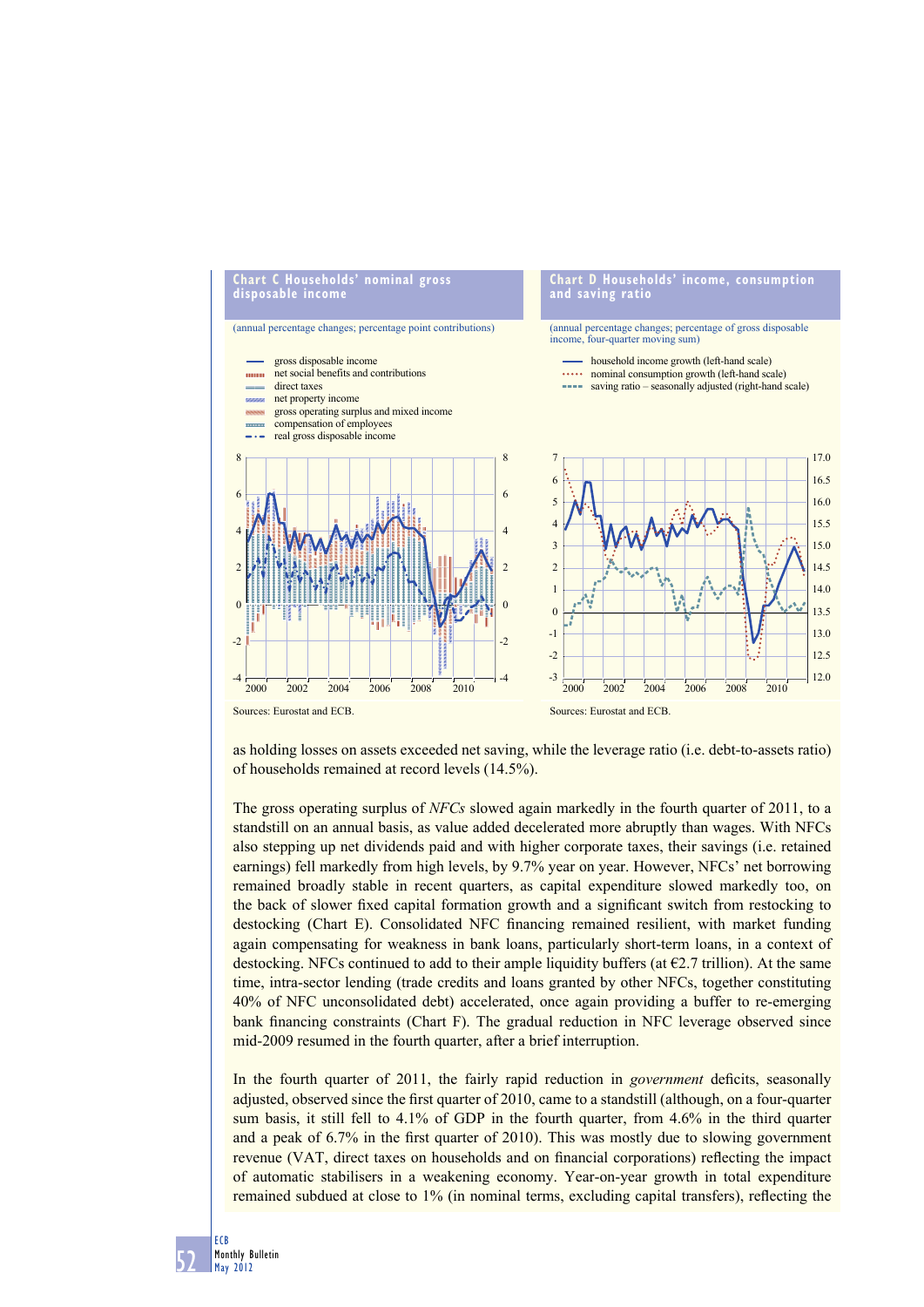## **ECONOMIC AND MONETARY DEVELOPMENTS**

Monetary and financial developments

**Chart E Non-financial corporations' saving, capital investment and net lending/net borrowing**

(EUR billions, seasonally adjusted)





(four-quarter moving sums in EUR billions; annual percentage changes)

annual growth rate of value added (right-hand scale)



Sources: Eurostat and ECB. Note: Seasonal adjustment by the ECB. Sources: Eurostat and ECB. Note: Trade credit receivable and payable are estimated by the ECB, on the basis of partial information.

impact of sustained and sizeable consolidation measures (e.g. close to zero annual growth in the compensation of employees), despite significant increases in interest paid (more than 10% year on year). Governments continued robust debt issuance and banks and non-residents offloaded some of their holdings, in part related to the Securities Markets Programme of the Eurosystem, whereas the non-financial sectors and other financial institutions were net purchasers of government debt securities.

The disposable income of *financial corporations* increased as a result of strong net dividends earned and of continued growth in value added plus net interest earned. Despite sizeable net retained earnings (€35 to 40 billion per quarter), equity issuance, and a reversal of previous holding losses on equity, financial corporations' net assets at market value (a euro area accounts' measure of capital) decreased, owing to holding losses on debt securities held and on liabilities (debt securities issued and insurance technical reserves, both recorded at market value). Net assets also remained significantly above the very low market valuation of financial corporations' equity. Losses on debt securities issued by sovereigns under stress were partly compensated by gains on other debt securities held and on assets denominated in foreign currency. In a context of deleveraging pressures, additions to financial corporations' balance sheets, on a consolidated basis, remained subdued, while banks disposed of interbank deposits in the fourth quarter of 2011.

# **Balance sheet dynamics**

In the fourth quarter of  $2011$ , the net worth of households fell year on year, for the first time in two years, by the equivalent of 4.0% of income (after increasing by 4.7% of income in the